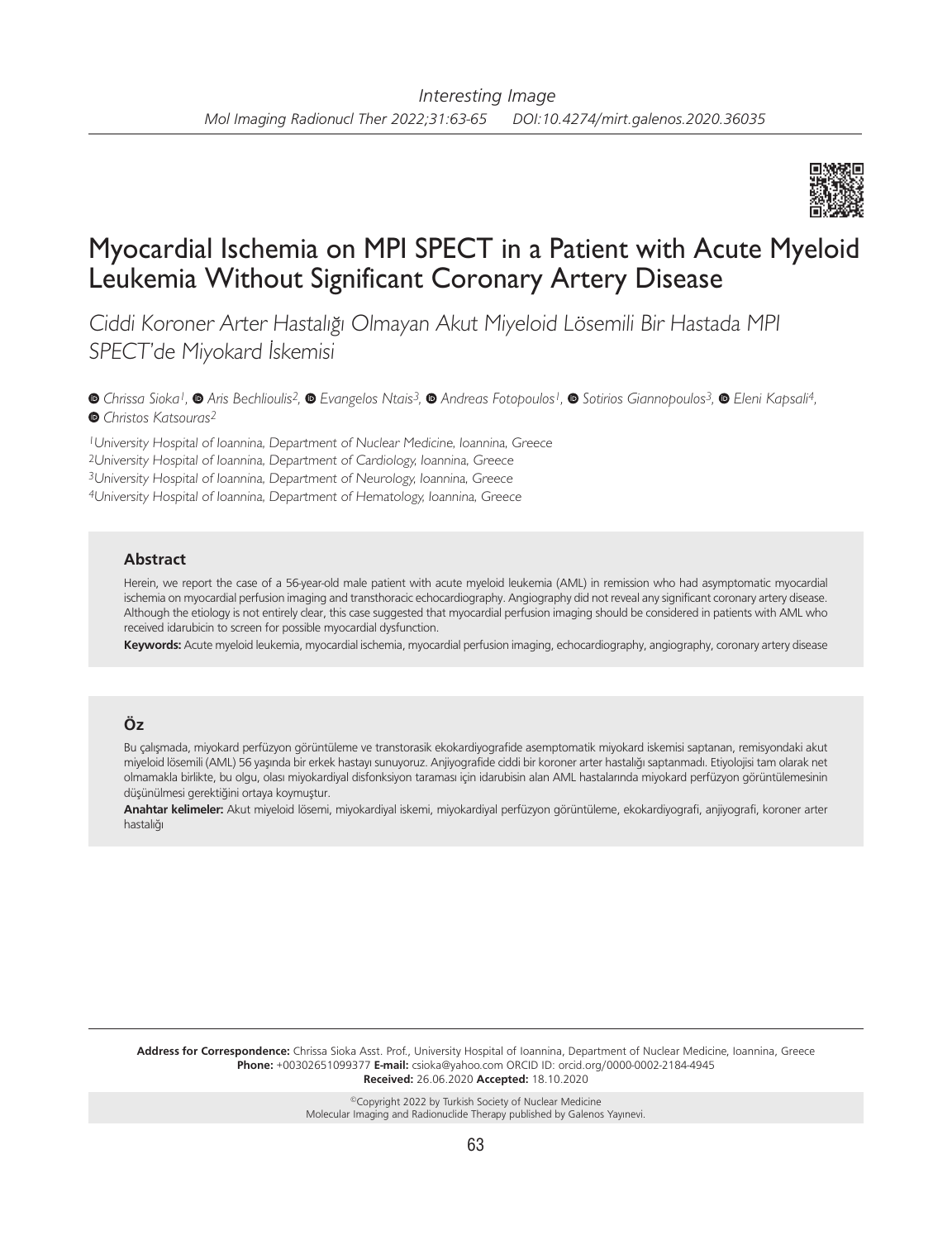

Figure 1. A 56-year-old male patient with atrial fibrillation was diagnosed with acute myeloid leukemia (AML) in August 2019 and treated with idarubicin at 12 mg/m<sup>2</sup>/d for 3 days and aracytin at 200 mg/m<sup>2</sup> for 7 days, achieving complete remission. Seven months after the diagnosis of AML, he suffered a left hemispheric stroke, due to atrial fibrillation. Transthoracic echocardiographic study showed mild-moderate systolic left ventricle dysfunction (ejection fraction of 45-50%) with hypokinesia in the basal inferior intraventricular septum and middle inferior and anterior walls.



Figure 2. For further evaluation, myocardial perfusion imaging (MPI) was performed using a one-dimensional imaging protocol. No gated singlephoton emission computed tomography was applied. Stress protocol and imaging were performed according to published guidelines and as previously reported (1). MPI results were similar to those of echocardiology, as seen in the Bulls-eye MPI image, which depicts the entire myocardium (A) and 3 axis images: a) Short axis, b) vertical axis, and c) horizontal axis (B). White arrows point to the hypoperfused areas during stress: Apical and basal anterior, inferior-septal, median, and basal areas of inferior and inferior-lateral wall, and a segment of the apical cardiac wall (seen in the center, A).